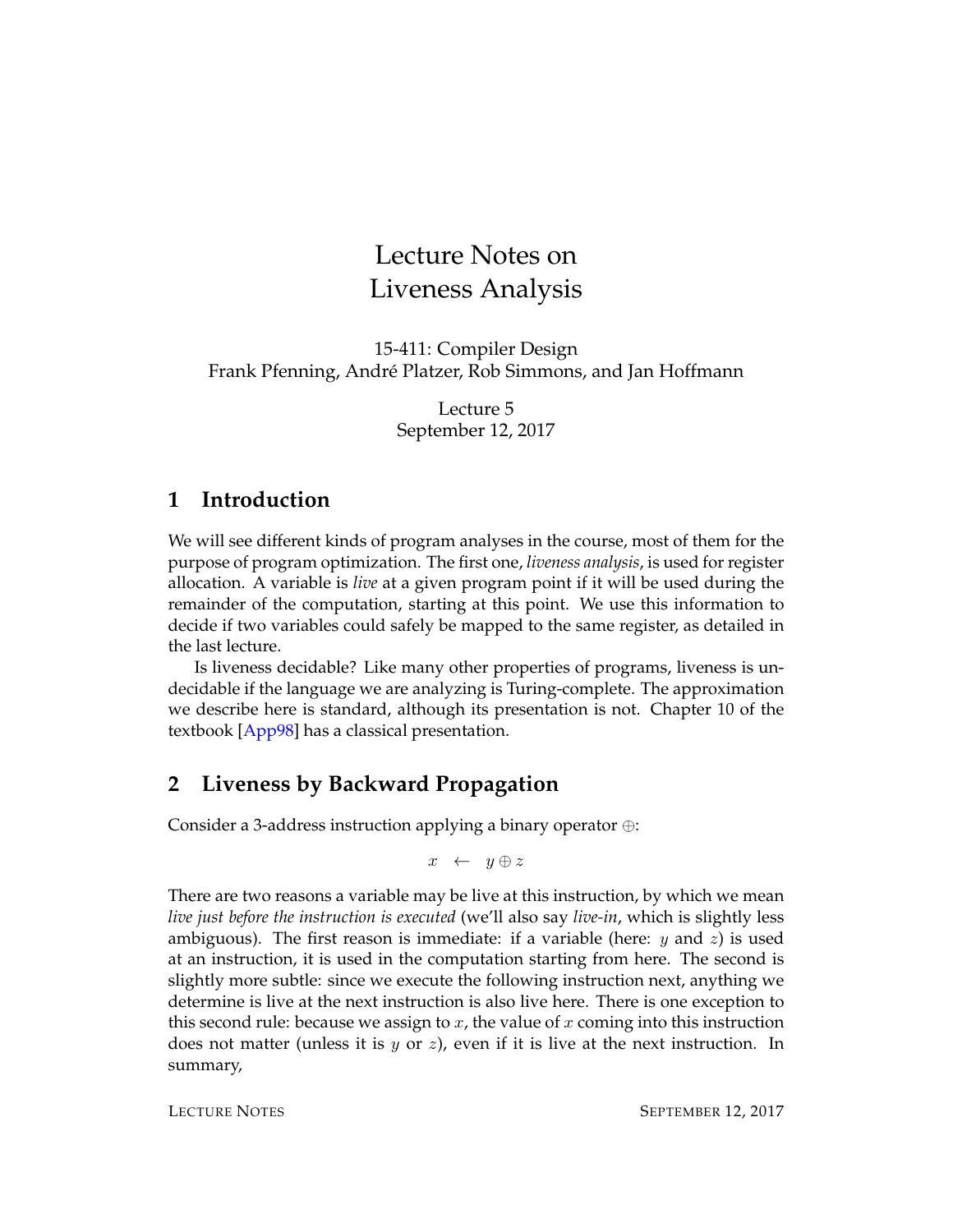- 1. *y* and *z* are live at an instruction  $x \leftarrow y \oplus z$ .
- 2. *u* is live at  $x \leftarrow y \oplus z$  if *u* is live at the next instruction and  $u \neq x$ .

Similarly, for an instruction  $x \leftarrow c$  with a constant c, we find that u is live at this instruction if u is live at the next instruction and  $u \neq x$ .

As a last example,  $x$  is live at a return instruction return  $x$ , and nothing else is live there.

If we have a straight-line program, it is easy to compute liveness information by going through the program backwards, starting from the return instruction at the end. In that case, it is also precise rather than an approximation. As an example, one can construct the set of live variables at each line in this simple program bottom-up, using the two rules above.

|                   |  |                         | Instructions Live-in Variables  |                 |  |  |
|-------------------|--|-------------------------|---------------------------------|-----------------|--|--|
|                   |  | $l_1: x_1 \leftarrow 1$ |                                 | ٠               |  |  |
|                   |  |                         | $l_2: x_2 \leftarrow x_1 + x_1$ | $x_1$           |  |  |
|                   |  |                         | $l_3: x_3 \leftarrow x_2 + x_1$ | $x_1, x_2$      |  |  |
|                   |  |                         | $l_4: y_2 \leftarrow x_1 + x_2$ | $x_1, x_2, x_3$ |  |  |
|                   |  |                         | $l_5: y_3 \leftarrow y_2 + x_3$ | $y_2, x_3$      |  |  |
| $l_6$ : ret $y_3$ |  |                         |                                 | $y_3$           |  |  |

For example, looking at the 4th line, we see that  $x_1$  and  $x_2$  are live because of the first rule (they are used) and  $x_3$  is live because it is live at the next instructions and different from  $y_2$ .

#### **3 Liveness Analysis in Logical Form**

Before we generalize to a more complex language of instructions, we try to specify the rules for liveness analysis in a symbolic form to make them more concise and to avoid any potential ambiguity. For this we give each instruction in a program a line number or *label*. If an instruction has label *l*, we write  $l + 1$  for the label of the next instruction.

We also introduce the predicate live( $l, x$ ) which should be true when variable  $x$  is live at line  $l$ . We then turn the rules stated informally in English into logical rules.

$$
l: x \leftarrow y \oplus z
$$
  
\n
$$
\text{live}(l + 1, u)
$$
  
\n
$$
\text{live}(l, y)
$$
  
\n
$$
\text{live}(l, y)
$$
  
\n
$$
\text{live}(l, z)
$$
  
\n
$$
L_1
$$
  
\n
$$
\text{live}(l, u)
$$
  
\n
$$
L_2
$$
  
\n
$$
\text{live}(l, z)
$$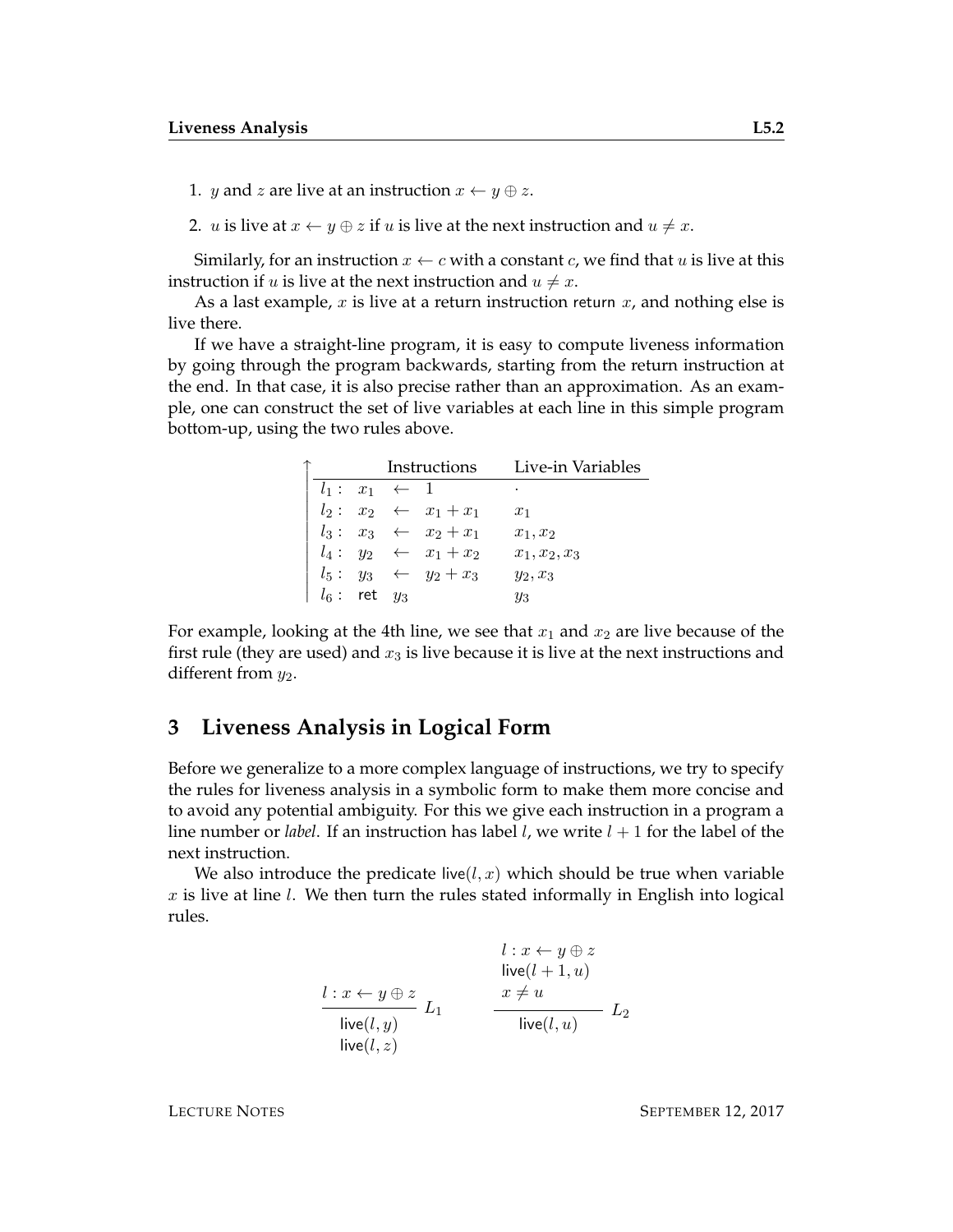This way of writing rules down is called an inference rule: if all premises (the facts above the line) are true, we know all conclusions (the facts below the line) must be true. We will use these rules as very concise way of stating what we mean by liveness analysis: the complete liveness analysis for a program is all the facts live( $l, x$ ) that can be proven true based on those inference rules.

It's also possible to look at these rules as describing the *computation* we use to determine liveness. Because of line  $l_5$  and rule  $L_1$ , we compute the following facts:

```
live(l_5, y_2), live(l_5, x_3)
```
Using rule  $L_1$  again on lines  $l_3$  and  $l_4$ , we add more facts to our list of facts:

```
live(l_3, x_2), live(l_3, x_1)
live(l_4, x_1), live(l_4, x_2)
live(l_5, y_2), live(l_5, x_3)
```
We can also use the second rule,  $L_2$ , along with the fact  $l_4 : y_2 \leftarrow x_1 + x_2$  and the fact, present above, that live( $l_5$ ,  $x_3$ ), to derive live( $l_4$ ,  $x_3$ ). We cannot use rule  $L_2$  to determine live( $l_4$ ,  $y_2$ ), though, because  $y_2$  takes the place of both x and u in the rule  $L_2$ , and they are not distinct.

```
live(l_3, x_2), live(l_3, x_1)live(l_4, x_1), live(l_4, x_2), live(l_4, x_3)
live(l_5, y_2), live(l_5, x_3)
```
While we could use  $L_2$  to derive live( $l_3$ ,  $x_1$ ) and live( $l_3$ ,  $x_2$ ), we *already* derived those facts using rule L1, so we don't need to derive them again. It doesn't matter *how* we derive something; we just have to derive it some way or another.

This way of thinking about liveness is more abstract than the backward propagation algorithm. It does not specify in which order to apply these rules. We can now add more rules for different kinds of instructions.

|               | $l: x \leftarrow c$ |                     | $l: x \leftarrow y$ |             |
|---------------|---------------------|---------------------|---------------------|-------------|
|               | live $(l + 1, u)$   |                     | live $(l + 1, u)$   |             |
| $l$ : ret $x$ | $x \neq u$          | $l: x \leftarrow y$ | $x \neq u$          |             |
| live $(l, x)$ | ⊷4<br>live(l, u)    | live $(l, y)$       | live $(l, u)$       | $L_{\rm 6}$ |

If we only have binary operators, moves, and return instructions, then these six rules constitute a complete specification of when a variable should be live at any point in a program.

This specification also gives rise to an immediate, yet somewhat nondeterministic implementation. We start with a set of facts, consisting only of the original program, with each line properly labeled. Then we apply rules in an arbitrary order — whenever the premises are all in the set of known facts, we add the conclusion to the set as well. Applying one rule may enable the application of another rule and so on, but eventually this process will not gain us any more information, so we will be left with a set of facts that we cannot grow any further: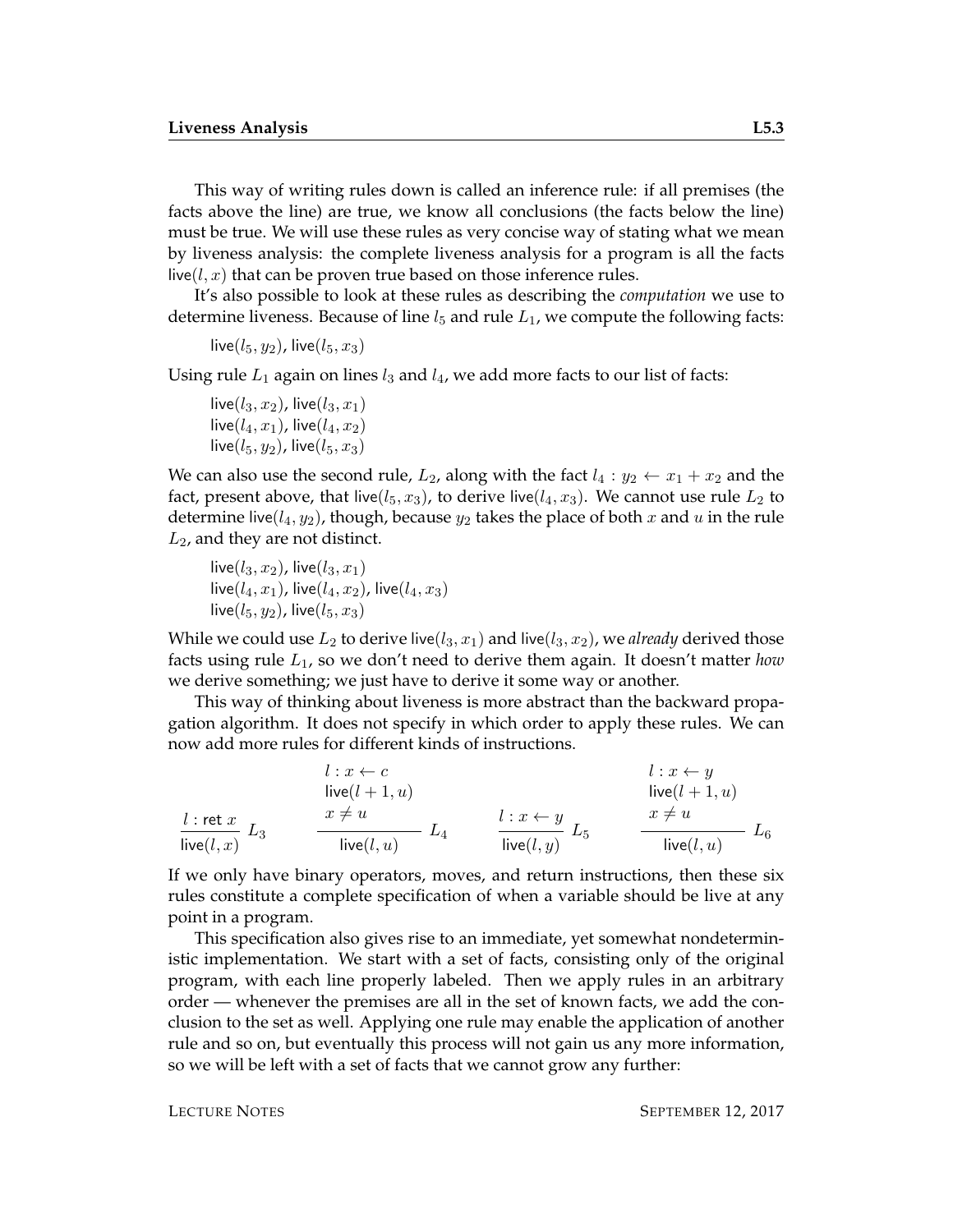live $(l_2, x_1)$ live( $l_3, x_2$ ), live( $l_3, x_1$ ) live( $l_4, x_1$ ), live( $l_4, x_2$ ), live( $l_4, x_3$ ) live $(l_5, y_2)$ , live $(l_5, x_3)$ live $(l_6, y_3)$ 

At this point, we can still apply rules but all conclusions are already in the set of facts (which we'll also refer to as a *database*). We say that the database is *saturated*. Since the rules are a complete specification of our liveness analysis: a variable  $x$  is deemed lived at line *l* if and only if the fact live(*l*, *x*) is in the saturated database.

The backward propagation algorithm we started with can be seen as a particular way of applying these rules: we apply both  $L_1$  and  $L_2$  using line  $l_6$ , then line  $l_5$ , then line  $l_4$ , and so on.

This may seem like an unreasonably expensive way to compute liveness. In fact it can be quite efficient, both in theory and practice. In theory, we can look at the rules and determine their theoretical complexity by (a) counting so-called *prefix firings* of each rule, and (b) bounding the size of the completed database. We may return to prefix firings, a notion due to McAllester [\[McA02\]](#page-12-1), in a later lecture. Bounding the size of the completed database is easy. We can infer at most  $L \cdot V$  distinct facts of the form live(*l*, *x*), where L is the number of lines and V is the number of variables in the program. Counting prefix firings does not change anything here, and we get the bound  $L \cdot V$  on the number of iterations.

In practice, there are a number of ways logical rules and saturation can be implementation efficiently. One uses Binary Decision Diagrams (BDD's). Whaley, Avots, Carbin, and Lam [\[WACL05\]](#page-12-2) have shown scalability of global program analyses using inference rules, transliterated into so-called Datalog programs. See Smaragdakis and Bravenboer's work on Doop [\[SB10\]](#page-12-3) for a different technique. Unfortunately, there is no Datalog library that we can easily tie into our compilers, so while we specify and analyze the structure of our program analyses via the use of inference rules, we generally do not implement them in this manner. Instead, we use other implementations that follow the ideas that are identified precisely and concisely by the logical rules. Because our logical rules identify the fundamental principles, this presentation makes it easier to understand the important issues of liveness analysis. This also helps capturing the implementation-independent commonality among different styles of implementation. We will see throughout this whole course that logical rules can capture many other important concepts in a similarly concise and straightforward way.

#### **4 Loops and Conditionals**

The nature of liveness analysis changes significantly when the language permits loops. This will also be the case for most other program analyses.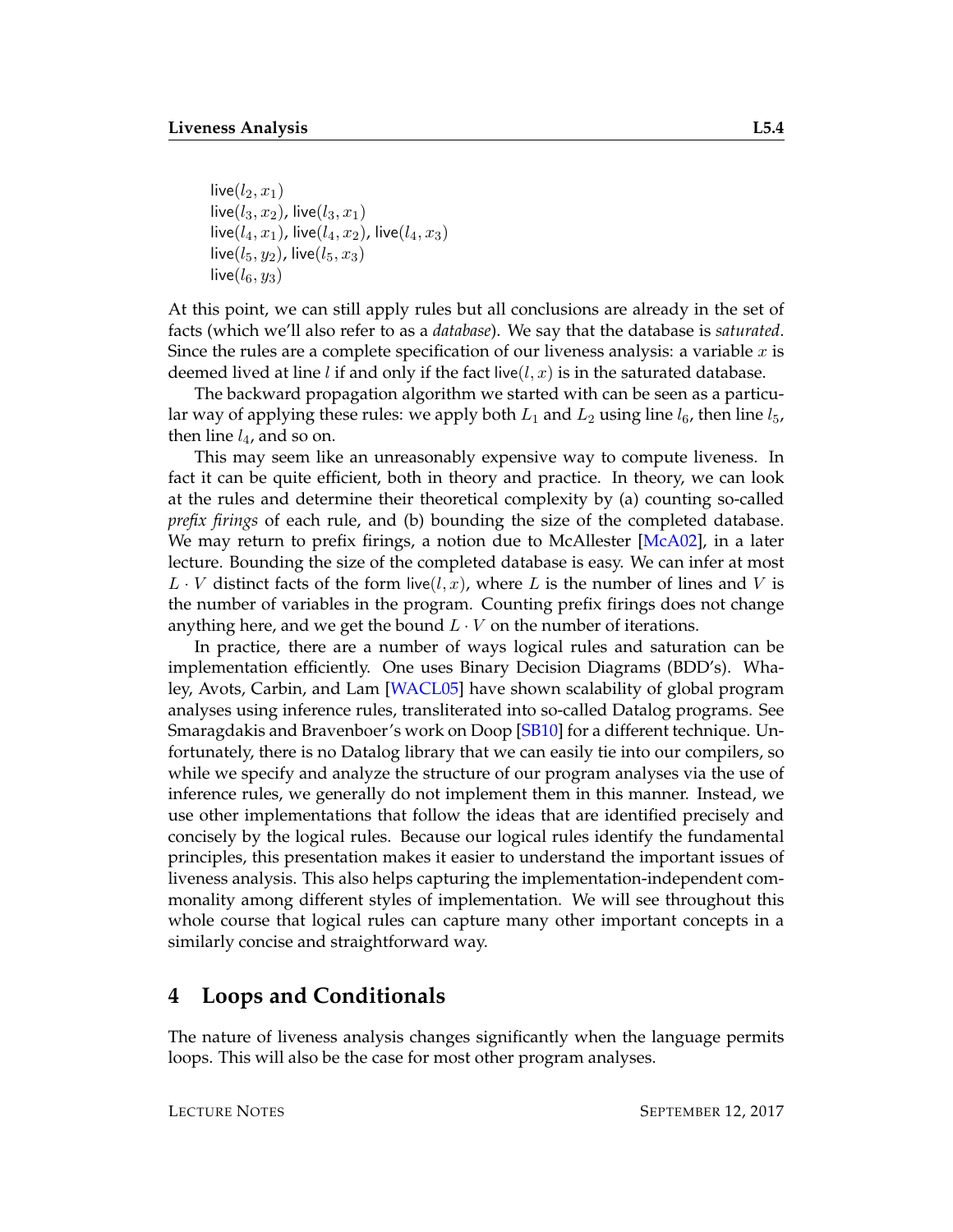Here, we add two new forms of instructions, and unconditional jump  $l$  : goto  $l'$ , and a conditional branch  $l$  : if  $(x ? c)$  then  $l_t$  else  $l_f$ , where "?" is a relational operator such as equality or inequality.

We now discuss how liveness analysis should be extended for these two forms of instructions. A variable  $u$  is live at  $l$  : goto  $l'$  if it is live at  $l'$ . We capture this with the following inference rule, which is the only rule pertaining to goto

$$
\frac{l : \text{goto } l'}{\text{live}(l', u)} \frac{}{\text{live}(l, u)} \frac{}{\text{L}_7}
$$

When executing a conditional branch l : if  $(x ? c)$  then  $l_t$  else  $l_f$  we have two potential successor instructions: we may go to the next  $l_t$  if the condition is true or to  $l_f$  if the condition is false. In general, we will not be able to predict at compile time whether the condition will be true or false and usually it will sometimes be true and sometimes be false during the execution of the program. Therefore we have to consider a variable live at l if it is live at either  $l_t$  or  $l_f$ . Also, the instruction uses  $x$ , so  $x$  is live. Summarizing this as rules, we obtain:

$$
\frac{l : \text{if } (x ? c) \text{ then } l_t \text{ else } l_f}{\text{live}(l, x)} L_8
$$
\n
$$
l : \text{if } (x ? c) \text{ then } l_t \text{ else } l_f
$$
\n
$$
\frac{l : \text{if } (x ? c) \text{ then } l_t \text{ else } l_f}{\text{live}(l_t, u)}
$$
\n
$$
L_9 \xrightarrow{\text{live}(l_f, u)} L_{10}
$$
\n
$$
L_{10}
$$

These rules are straightforward enough, but if we have backwards branches we will not be able to analyze in a single backwards pass. As an example to illustrate this point, we will use a simple program for calculating the greatest common divisor of two positive integers. We assume that at the first statement labeled 1, variables  $x_1$  and  $x_2$  hold the input, and we are supposed to calculate and return  $gcd(x_1, x_2)$ .

|  |                                                 | Live variables, |
|--|-------------------------------------------------|-----------------|
|  | Instructions                                    | initially       |
|  | $l_1$ : if $(x_2 \neq 0)$ then $l_2$ else $l_8$ |                 |
|  | $l_2$ : $q \leftarrow x_1/x_2$                  |                 |
|  | $l_3 : t \leftarrow q * x_2$                    |                 |
|  | $l_4$ : $r \leftarrow x_1 - t$                  |                 |
|  | $l_5$ : $x_1 \leftarrow x_2$                    |                 |
|  | $l_6$ : $x_2 \leftarrow r$                      |                 |
|  | $l_7$ : goto $l_1$                              |                 |
|  | $\therefore$ return $x_1$                       |                 |
|  |                                                 |                 |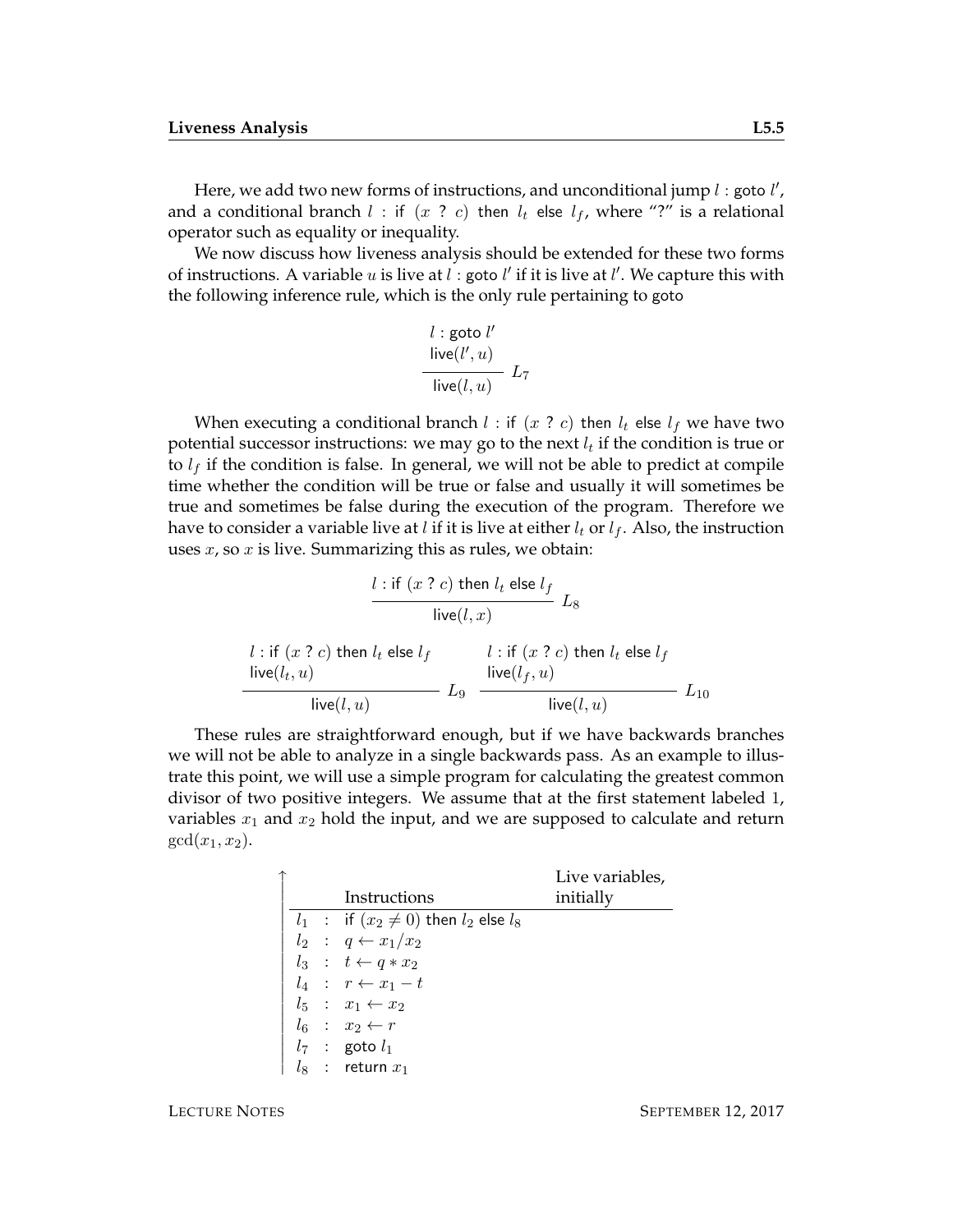If we start at line 8 we see  $x_1$  is live there, but we can conclude nothing (yet) to be live at line 7 because nothing is known to be live at line 1, the target of the jump. After one pass through the program, listing all variables we know to be live so far we arrive at:

|  |                                                 | Live variables, |
|--|-------------------------------------------------|-----------------|
|  | Instructions                                    | after pass 1    |
|  | $l_1$ : if $(x_2 \neq 0)$ then $l_2$ else $l_8$ | $x_1, x_2$      |
|  | $l_2$ : $q \leftarrow x_1/x_2$                  | $x_1, x_2$      |
|  | $l_3 : t \leftarrow q * x_2$                    | $x_1, x_2, q$   |
|  | $l_4$ : $r \leftarrow x_1 - t$                  | $x_1, x_2, t$   |
|  | $l_5$ : $x_1 \leftarrow x_2$                    | $x_2, r$        |
|  | $l_6$ : $x_2 \leftarrow r$                      | r               |
|  | $l_7$ : goto $l_1$                              |                 |
|  | $\therefore$ return $x_1$                       | $x_1$           |

At this point, we can apply the rule for goto to line 7, once with variable  $x_1$  and once with  $x_2$ , both of which are now known to be live at line 1. We list the variables that are now further to the right, and make another pass through the program, applying more rules.

|  |  |  |                                                 | Live-in variables,        |                     |          |
|--|--|--|-------------------------------------------------|---------------------------|---------------------|----------|
|  |  |  | Instructions                                    | after pass 1 after pass 2 |                     | saturate |
|  |  |  | $l_1$ : if $(x_2 \neq 0)$ then $l_2$ else $l_8$ | $x_1, x_2$                |                     |          |
|  |  |  | $l_2$ : $q \leftarrow x_1/x_2$                  | $x_1, x_2$                |                     |          |
|  |  |  | $l_3 : t \leftarrow q * x_2$                    | $x_1, x_2, q$             |                     |          |
|  |  |  | $l_4$ : $r \leftarrow x_1 - t$                  | $x_1, x_2, t$             |                     |          |
|  |  |  | $l_5$ : $x_1 \leftarrow x_2$                    | $x_2, r$                  |                     |          |
|  |  |  | $l_6$ : $x_2 \leftarrow r$                      | r                         | $x_1$               |          |
|  |  |  | $l_7$ : goto $l_1$                              |                           | $x_1, x_2$ (from 1) |          |
|  |  |  | $l_8$ : return $x_1$                            | $x_1$                     |                     |          |

At this point our rules have saturated and we have identified all the live variables at all program points. Now we can build the interference graph and from that proceed with register allocation.

## **5 Building the Interference Graph**

Remember our key observation for interference: two temps need to interfere (and thereby be assigned to two different registers) if they must hold two different values at the same time. Liveness gives us information about *when* we care about the value in a temp.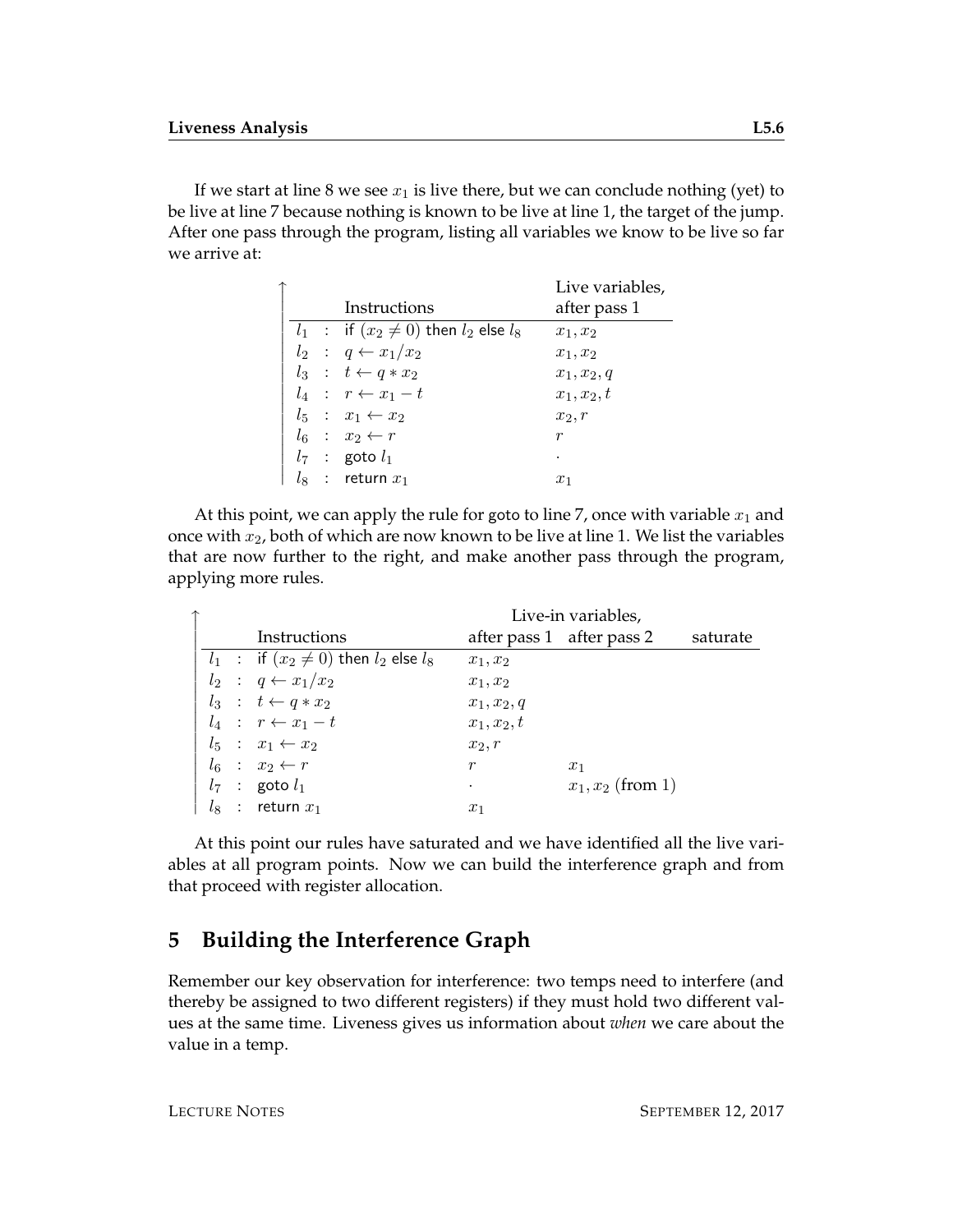As a first approximation, we can try saying that two registers interfere when their *live ranges overlap*, which we could try to capture with the following rule:

$$
live(l, x)
$$
  
live(l, y)  

$$
x \neq y
$$
  
inter(x, y)

This is close, but it ignores an important point: the way we are capturing liveness information, there may not be *any* liveness facts about a particular temp. In the following code, we would derive live( $l_2$ , a) and live( $l_3$ , a), but we would derive no liveness facts about b.

$$
l_1: a \leftarrow 7
$$
  

$$
l_2: b \leftarrow 3
$$
  

$$
l_3: \text{ret } a
$$

Nevertheless, it is critical that  $a$  and  $b$  interfere: if they do not, we could assign them both to the register %eax, ending up with a non-equivalent program that returns 3 instead of 7.

$$
l_1: \text{\%eax} \leftarrow 7
$$
  

$$
l_2: \text{\%eax} \leftarrow 3
$$
  

$$
l_3: \text{ret \%eax}
$$

*Remark: Overlapping live ranges*is the method for constructing the interference graph that is used by Hack [\[Hac07\]](#page-12-4) to show that interference graphs of programs in SSA from are chordal. This method is sound for programs in which dead code has been eliminated before register allocation (see the lecture on dataflow analysis). In the above program, b is not needed in the code and the instruction  $l_2 : b \leftarrow 3$  can be eliminated.

We could do something artificial to solve this problem, like saying that  $l : x \leftarrow c$ automatically forces x to be live on line  $l + 1$ . Instead, we'll rephrase the problem a bit. The languages we are using, C0, always define variables before they are used, so if two destinations have overlapping live ranges, the definition of one destination must fall *inside* the live range of the other. When we write to a destination, we need to make sure that this destination interferes with everything that we *still need* after the write. The values we still need on the next line are precisely the destinations that are live after the assignment.

Therefore, if we write to a destination, we must mark it as interfering with all the destinations that are *live-out* of that instruction. We don't ever want to talk about live-out destinations, so we instead refer to all the destinations that are *live-in*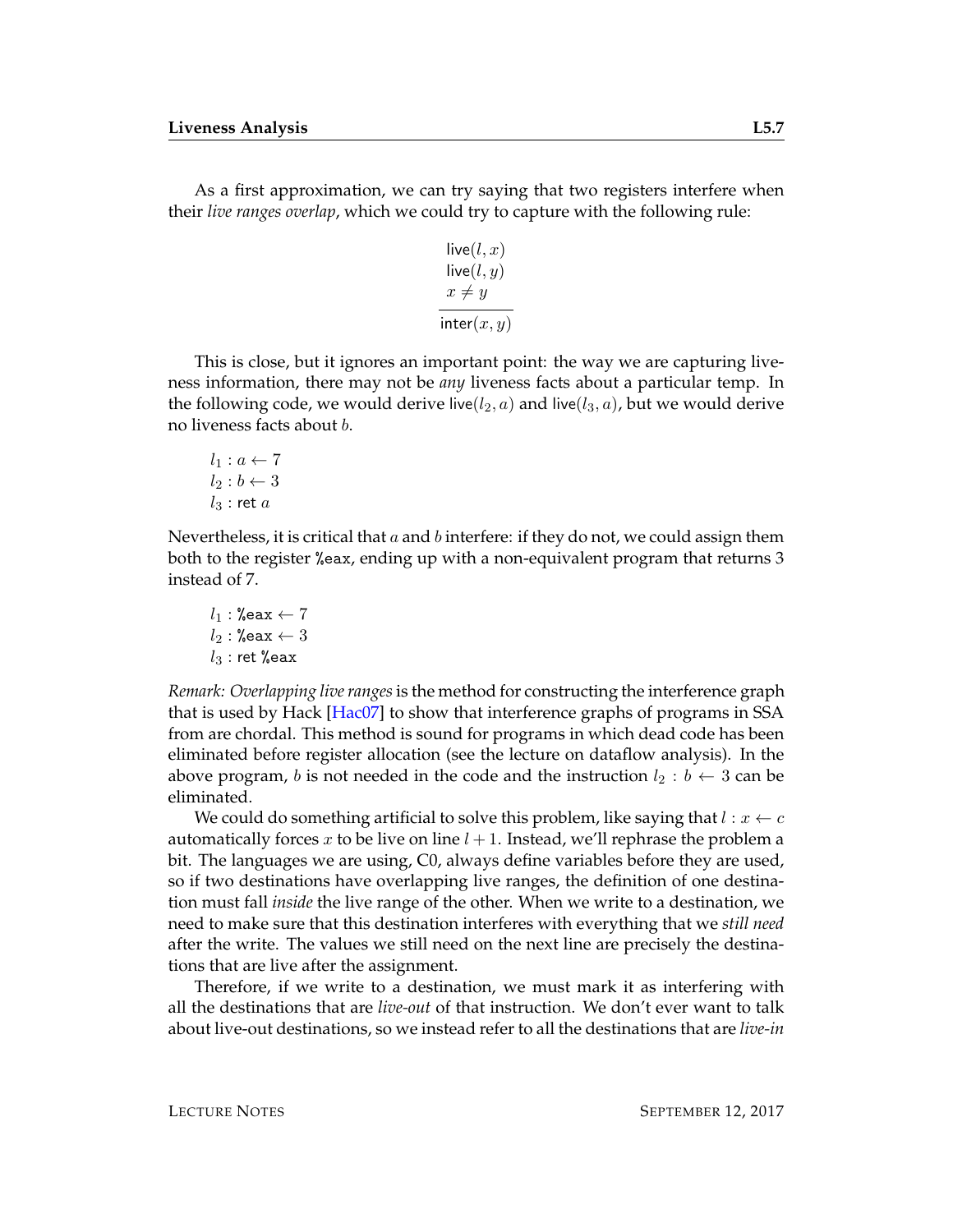to the next line.

$$
l: x \leftarrow y \oplus z \qquad l: x \leftarrow y \qquad l: x \leftarrow c
$$
  
\n
$$
l: x \leftarrow y \qquad l: x \leftarrow c
$$
  
\n
$$
l: x \leftarrow c
$$
  
\n
$$
l: x \leftarrow c
$$
  
\n
$$
l: x \leftarrow c
$$
  
\n
$$
l: x \leftarrow c
$$
  
\n
$$
l: x \leftarrow c
$$
  
\n
$$
l: x \leftarrow c
$$
  
\n
$$
l: x \leftarrow c
$$
  
\n
$$
l: x \leftarrow c
$$
  
\n
$$
l: x \leftarrow c
$$
  
\n
$$
l: x \leftarrow c
$$
  
\n
$$
l: x \leftarrow c
$$
  
\n
$$
l: x \leftarrow c
$$
  
\n
$$
l: x \leftarrow c
$$
  
\n
$$
l: x \leftarrow c
$$
  
\n
$$
l: x \leftarrow c
$$
  
\n
$$
l: x \leftarrow c
$$
  
\n
$$
l: x \leftarrow c
$$
  
\n
$$
l: x \leftarrow c
$$
  
\n
$$
l: x \leftarrow c
$$
  
\n
$$
l: x \leftarrow c
$$
  
\n
$$
l: x \leftarrow c
$$
  
\n
$$
l: x \leftarrow c
$$
  
\n
$$
l: x \leftarrow c
$$
  
\n
$$
l: x \leftarrow c
$$
  
\n
$$
l: x \leftarrow c
$$
  
\n
$$
l: x \leftarrow c
$$
  
\n
$$
l: x \leftarrow c
$$
  
\n
$$
l: x \leftarrow c
$$
  
\n
$$
l: x \leftarrow c
$$
  
\n
$$
l: x \leftarrow c
$$
  
\n
$$
l: x \leftarrow c
$$
  
\n
$$
l: x \leftarrow c
$$
  
\n
$$
l: x \leftarrow c
$$
  
\n
$$
l: x \leftarrow c
$$
  
\n
$$
l: x \leftarrow c
$$
  
\n
$$
l: x \leftarrow c
$$
  
\n
$$
l: x
$$

This re-phrasing of interference avoids the problem with our original description of overlapping live ranges. It also lets us make a further optimization: when we have a move  $t \leftarrow s$ , we do *not* need to create an interference edge between t and s: if these two destinations end up being the same register, this is not a problem. In fact, it's a good thing! In that case, we can just get rid of the move entirely. This optimization corresponds to adding the premise  $u \neq y$  to the inference rule  $I_2$ above.

$$
l: x \leftarrow y
$$
  
live $(l + 1, u)$   
 $x \neq u$   
 $x \neq y$   
inter $(x, u)$   $I'_2$ 

*Remark*: If you use the optimized rule  $I'_2$  then programs in SSA from can have nonchordal graphs.

It may be apparent, looking at  $I_1$ ,  $I_2$ , and  $I_3$  above, that there's a lot of redundancy in our presentation. This specification will only become more redundant (and more error prone) as we add more ways of writing to destinations, like reading from memory, calculating a memory offset, or reading an array's length.

#### **6 Refactoring Liveness**

Figure [1](#page-8-0) has a summary of the ten rules specifying liveness analysis.

This style of specification, like the rules for calculating interference we saw above, is rather repetitive. For example,  $L_2$ ,  $L_4$  and  $L_5$  are very similar rules, propagating liveness information from  $l + 1$  to l, and  $L_1$ ,  $L_3$  and  $L_7$  are similar rules recording the usage of a variable. If we had specified liveness procedurally, we would try to abstract common patterns by creating new auxiliary procedures. But what is the analogue of this kind of restructuring when we look at specifications via inference rules? The idea is to identify common concepts and distill them into new predicates, thereby abstracting away from the individual forms of instructions.

Here, we arrive at three new predicates.

- 1. use( $l, x$ ): the instruction at l uses variable x.
- 2. def( $l, x$ ): the instruction at *l* defines (that is, writes to) variable x.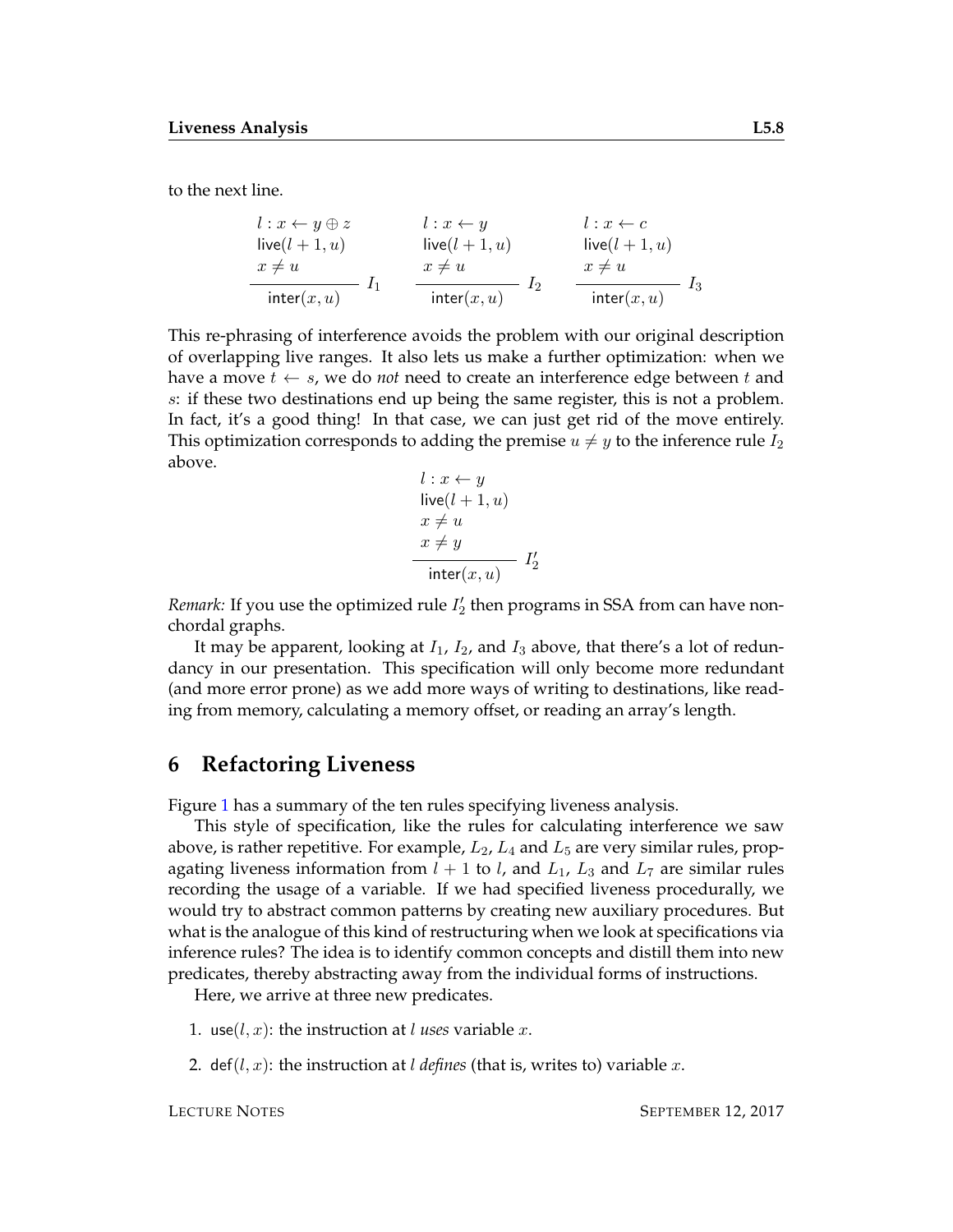$$
l: x \leftarrow y \oplus z
$$
  
\n
$$
l: x \leftarrow y \oplus z
$$
  
\n
$$
l: x \leftarrow y \oplus z
$$
  
\n
$$
l: x \leftarrow c
$$
  
\n
$$
l: x \leftarrow c
$$
  
\n
$$
l: x \leftarrow c
$$
  
\n
$$
l: x \leftarrow c
$$
  
\n
$$
l: x \leftarrow y
$$
  
\n
$$
l: x \leftarrow y
$$
  
\n
$$
l: w(l, x)
$$
  
\n
$$
l: w(l+1, u)
$$
  
\n
$$
l: y \leftarrow l
$$
  
\n
$$
l: w(l+1, u)
$$
  
\n
$$
l: y \leftarrow l
$$
  
\n
$$
l: w(l+1, u)
$$
  
\n
$$
l: y \leftarrow l
$$
  
\n
$$
l: w(l, u)
$$
  
\n
$$
l: u \leftarrow y
$$
  
\n
$$
l: u \leftarrow y
$$
  
\n
$$
l: u \leftarrow l
$$
  
\n
$$
l: u \leftarrow l
$$
  
\n
$$
l: u \leftarrow l
$$
  
\n
$$
l: u \leftarrow l
$$
  
\n
$$
l: u \leftarrow l
$$
  
\n
$$
l: u \leftarrow l
$$
  
\n
$$
l: u \leftarrow l
$$
  
\n
$$
l: u \leftarrow l
$$
  
\n
$$
l: u \leftarrow l
$$
  
\n
$$
l: u \leftarrow l
$$
  
\n
$$
l: u \leftarrow l
$$
  
\n
$$
l: u \leftarrow l
$$
  
\n
$$
l: u \leftarrow l
$$
  
\n
$$
l: u \leftarrow l
$$
  
\n
$$
l: u \leftarrow l
$$
  
\n
$$
l: u \leftarrow l
$$
  
\n
$$
l: u \leftarrow l
$$
  
\n
$$
l: u \leftarrow l
$$
  
\n
$$
l: u \leftarrow l
$$
  
\n
$$
l: u \leftarrow l
$$
  
\n
$$
l: u \left
$$

Figure 1: Summary: Rules specifying liveness analysis (non-refactored)

 $live(l, u)$ 

3. succ( $l$ , $l'$ ): the instruction executed after  $l$  *may be*  $l'$ .

<span id="page-8-0"></span> $live(l, u)$ 

Now we split the set of rules into two. The first set analyzes the program and generates the use, def and succ facts. We run this first set of rules to saturation. Afterwards, the second set of rules employs these predicates to derive facts about liveness. It does not refer to the program instructions directly—we have abstracted away from them.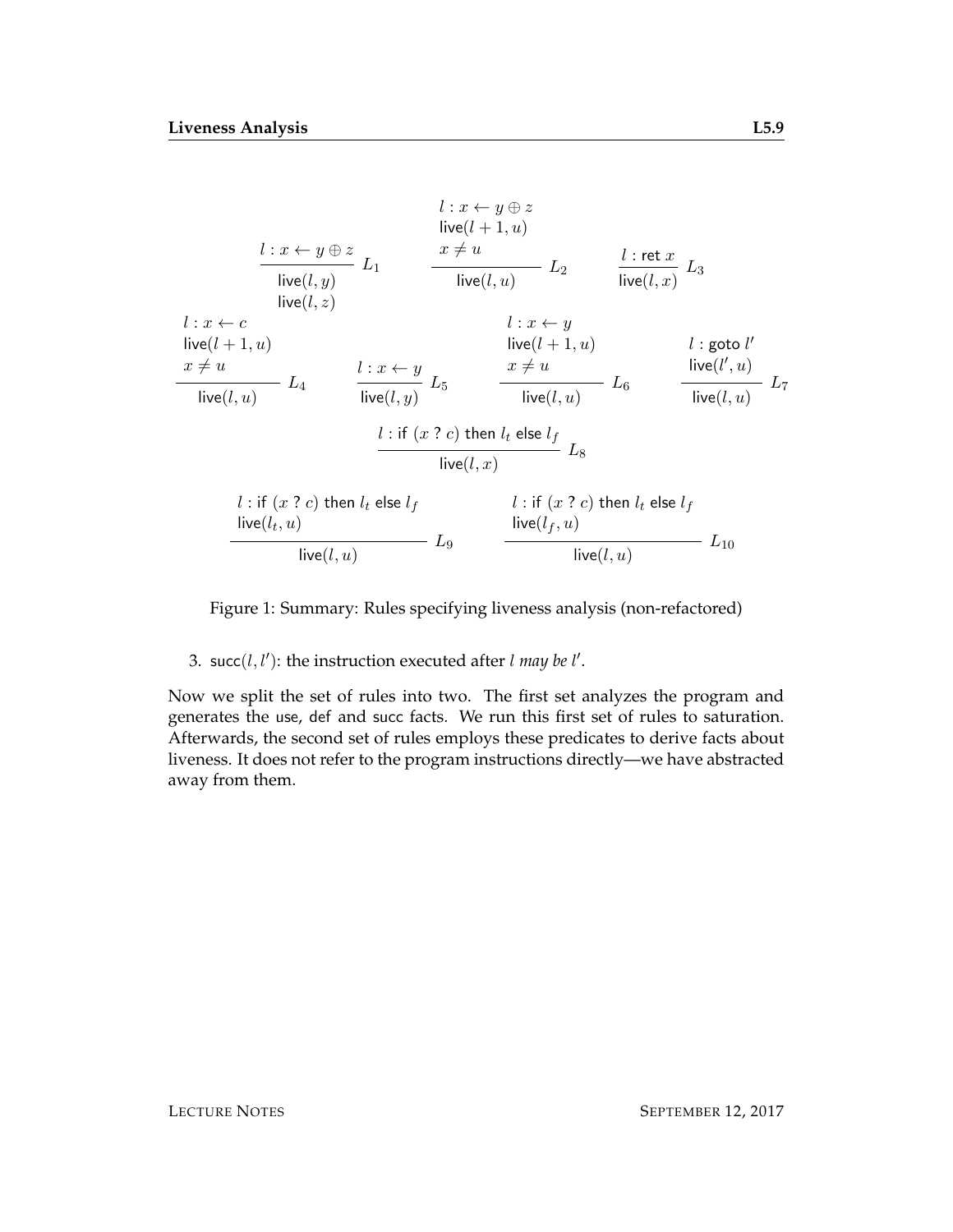We write the second program first. It translates the following two, informally stated rules into logical language:

- 1. If a variable is used at  $l$  it is live at  $l$ .
- 2. If a variable is live at a possible next instruction and it is not defined at the current instruction, then it is live at the current instruction.

$$
\begin{array}{ll}\text{live}(l',u) \\ \text{succ}(l,x') \\ \frac{\text{usc}(l,x)}{\text{live}(l,x)} \ K_1 & \frac{\neg \text{def}(l,u)}{\text{live}(l,u)} \ K_2 \end{array}
$$

Here, we use  $\neg$  to stand for negation, which is an operator that deserves more attention when using saturation via logic rules. For this to be well-defined we need to know that def does not depend on live. Any implementation must first saturate the facts about def before applying any rules concerning liveness, because the absence of a fact of the form def( $l, -$ ) does not imply that such a fact might not be discovered in a future inference—unless we first saturate the def predicate. Here, we can easily first apply all rules that could possibly conclude facts of the form  $\det(l, u)$ exhaustively until saturation. If, after saturation with those rules  $(J_1 \ldots J_6)$  below),  $\det(l, u)$  has not been concluded, then we know  $\neg \det(l, u)$ , because we have exhaustively applied all rules that could ever conclude it. Thus, after having saturated all rules for def(l, u), we can saturate all rules for live(l, u). This simple saturation in stages would break down if there were a rule concluding  $\det(l, u)$  that depends on a premise of the form  $\text{live}(l', v)$ , which is not the case.

We return to the first set of rules. It must examine each instruction and extract the use, def, and succ predicates. We could write several subsets of rules: one subset to generate def, one to generate use, etc. Instead, we have just one rule for each instruction with multiple conclusions for all required predicates.

$$
\begin{array}{llll} \frac{l:x\leftarrow y\oplus z}{\mathsf{def}(l,x)} & J_1 & \frac{l:\mathsf{return}\;x}{\mathsf{use}(l,x)} & J_2 & \frac{l:x\leftarrow c}{\mathsf{def}(l,x)} & J_3 & \frac{l:x\leftarrow y}{\mathsf{def}(l,x)} & J_4\\ \mathsf{use}(l,y) & \mathsf{succ}(l,l+1) & \mathsf{succ}(l,y) & \mathsf{use}(l,y) \\ \mathsf{succ}(l,l+1) & \mathsf{succ}(l,l+1) & \mathsf{succ}(l,l+1) \\ & \frac{l:\mathsf{goto}\;l'}{\mathsf{succ}(l,l')} & J_5 & \frac{l:\mathsf{if}\;(x\;? \; c)\;\mathsf{then}\;l_t\;\mathsf{else}\;l_f}{\mathsf{use}(l,x)} & J_6\\ & \mathsf{succ}(l,l_t) & \mathsf{succ}(l,l_f) & \\ \end{array}
$$

LECTURE NOTES SEPTEMBER 12, 2017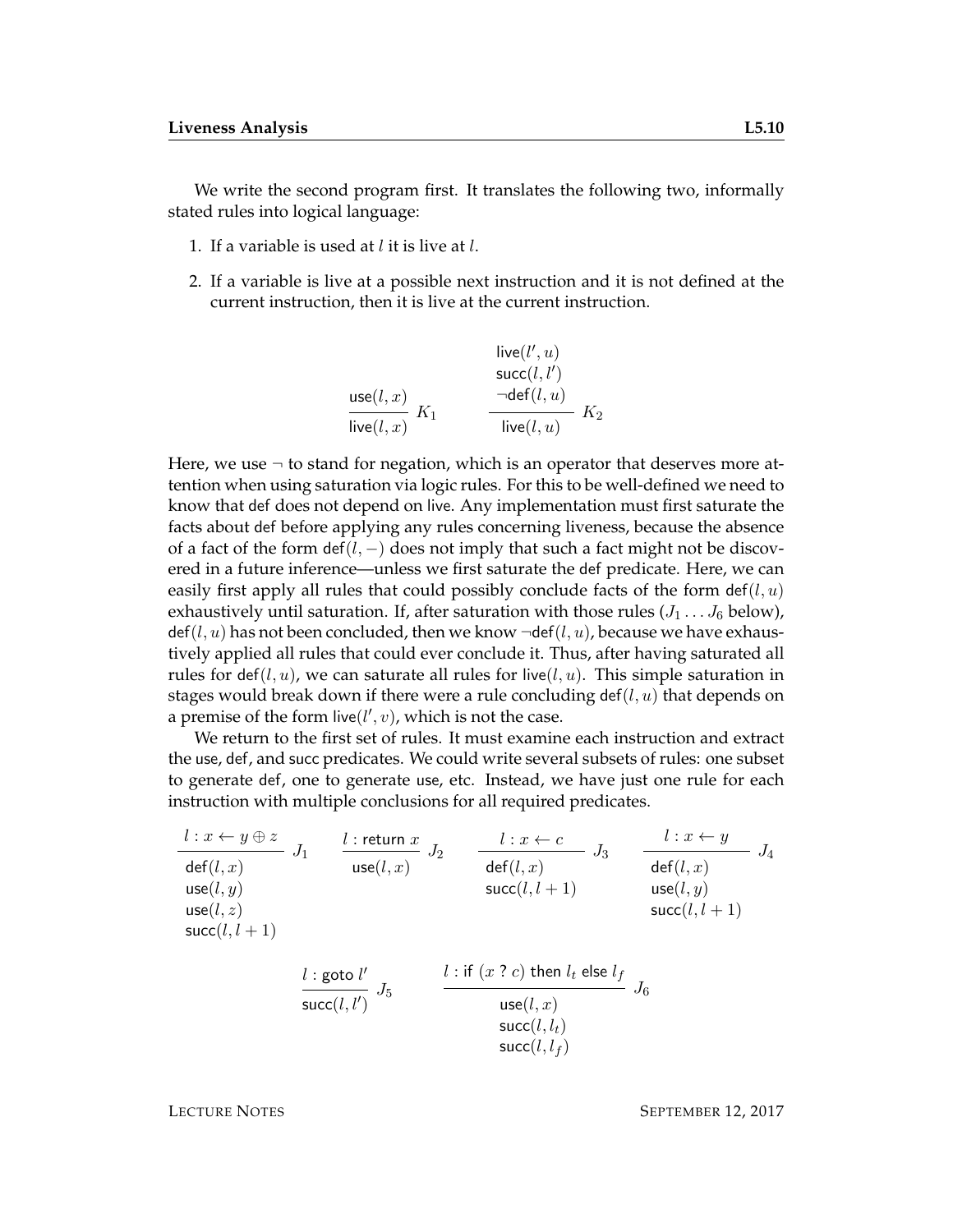It is easy to see that even with any number of new instructions, this specification can be extended modularly. The main definition of liveness analysis in rules  $K_1$ and  $K_2$  will remain unchanged and captures the essence of liveness analysis.

The theoretical complexity does not change, because the size of the database after each phase is still  $O(L \cdot V)$ . The only point to observe is that even though the successor relation looks to be bounded by  $O(L \cdot L)$ , there can be at most two successors to any line l so it is only  $O(L)$ .

#### **7 Implementing Liveness by Line or by Variable**

When we implement the analysis, in the absence of a saturating datalog engine, we have to decide how to compute the information on the given program directly.

One option is to use sets of live variables associated with each line of the program. We start with the empty set everywhere and then walk backward along the control flow edges (from  $l'$  to  $l$  if succ $(l, l')$ ) computing the current approximation to the live-in set for line  $l$  from the live-in set for line  $l'$  and the variables defined at l. We must take care that if a line has multiple predecessors, we explore all the alternatives. We stop on any particular branch when the new live set computed for a line is equal to the one already stored there. We refer to this as a line-oriented traversal, which we used earlier when we walked through an example. The lineoriented traversal has the disadvantage of potentially redundant set operations when loops are traversed multiple times, and it can be extremely inefficient as a result.

Alternatively, we can perform a variable-oriented traversal. When we arrive at a line and see which variables are used there. For each such variable, we see if it is already live, in which case we do nothing. If it is not live, we declare it so and then walk backwards along the control flow edges propagating only the information for the single variable, stopping if it is already known to be live when we reach a line, or if it is defined at that line. This strategy actually achieves the  $O(L \cdot V)$  bound, because for each variable we traverse at most  $O(L)$  lines.

Here is how this would work in our example

| Instructions |  |                                                 |  |  |
|--------------|--|-------------------------------------------------|--|--|
|              |  | $l_1$ : if $(x_2 \neq 0)$ then $l_2$ else $l_8$ |  |  |
|              |  | $l_2$ : $q \leftarrow x_1/x_2$                  |  |  |
|              |  | $l_3 : t \leftarrow q * x_2$                    |  |  |
|              |  | $l_4$ : $r \leftarrow x_1 - t$                  |  |  |
|              |  | $l_5$ : $x_1 \leftarrow x_2$                    |  |  |
|              |  | $l_6$ : $x_2 \leftarrow r$                      |  |  |
|              |  | $l_7$ : goto $l_1$                              |  |  |
|              |  | $l_8$ : return $x_1$                            |  |  |
|              |  |                                                 |  |  |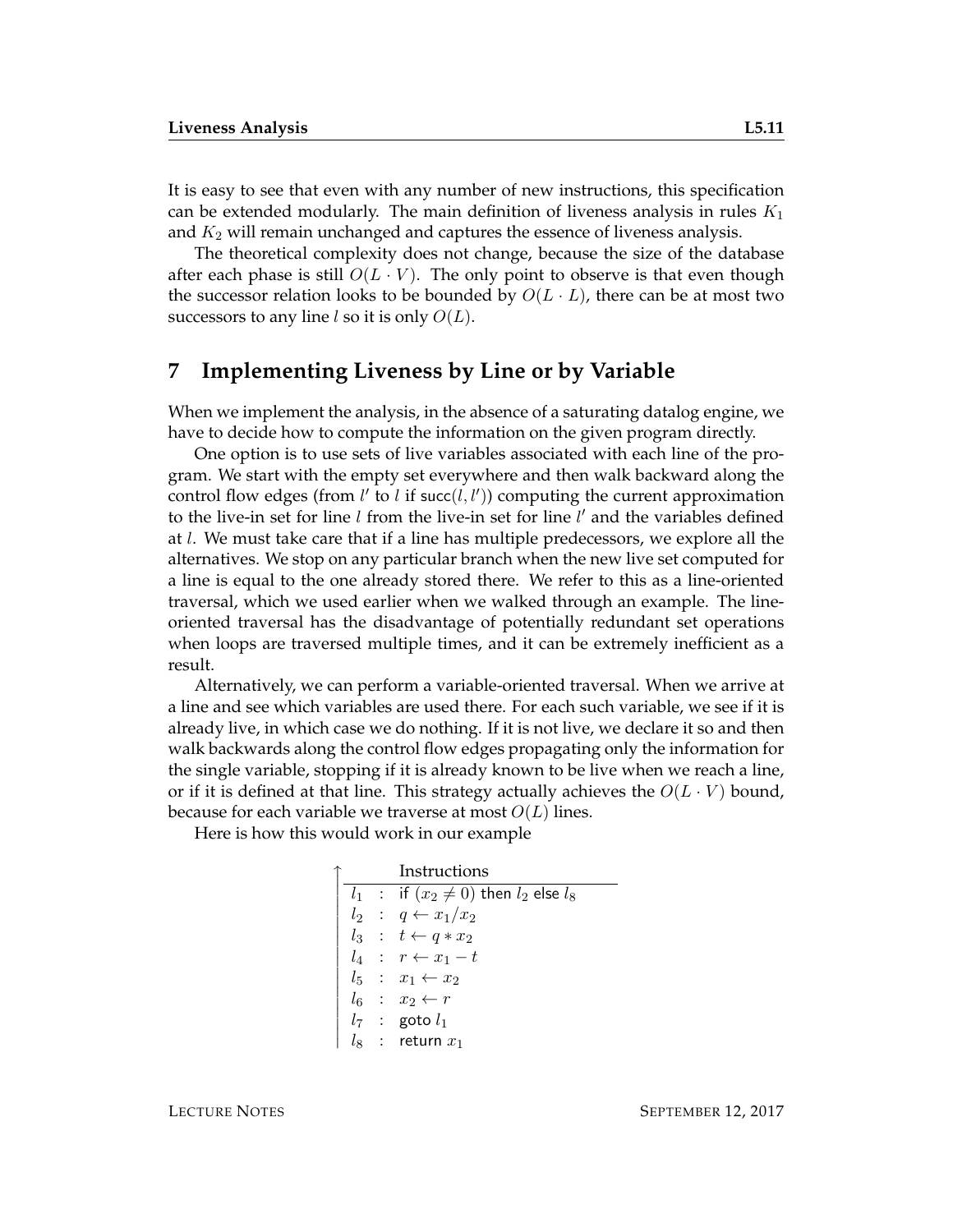We start at line 8 and propagate the liveness of  $x_1$  to lines 1, 7, 6, in this order. We stop at 6 because  $x_1$  is defined in line 5. The resulting liveness info is recorded in the column labeled  $(8)$ . Line 7 does not use any variables, line 6 uses  $r$  which propagates only to line 5 (see column  $(6)$ ). Line 5 uses  $x_2$  which propagates around the loop, etc. At the end, all variables used by lines 1 and 2 are already known to be live, so no further propagation takes place.

|   | Instructions                                | $\left(8\right)$ | 6)    | (5)            | $\overline{4}$ | 4 | $\left(3\right)$ |
|---|---------------------------------------------|------------------|-------|----------------|----------------|---|------------------|
|   | 1 : if $(x_2 \neq 0)$ then $l_2$ else $l_8$ | $x_1$            |       | $x_2$          |                |   |                  |
|   | 2 : $q \leftarrow x_1/x_2$                  |                  |       | $x_2$          | $x_1$          |   |                  |
|   | $3 : t \leftarrow q * x_2$                  |                  |       | $x_2$          | $x_1$          |   | q                |
|   | 4 : $r \leftarrow x_1 - t$                  |                  |       | x <sub>2</sub> | $x_1$          | t |                  |
|   | $5: x_1 \leftarrow x_2$                     |                  | $\,r$ | $x_2$          |                |   |                  |
|   | $6: x_2 \leftarrow r$                       | $x_1$            | $\,r$ |                |                |   |                  |
|   | 7 : goto $l_1$                              | $x_1$            |       | x <sub>2</sub> |                |   |                  |
| 8 | $\therefore$ return $x_1$                   | $x_1$            |       |                |                |   |                  |